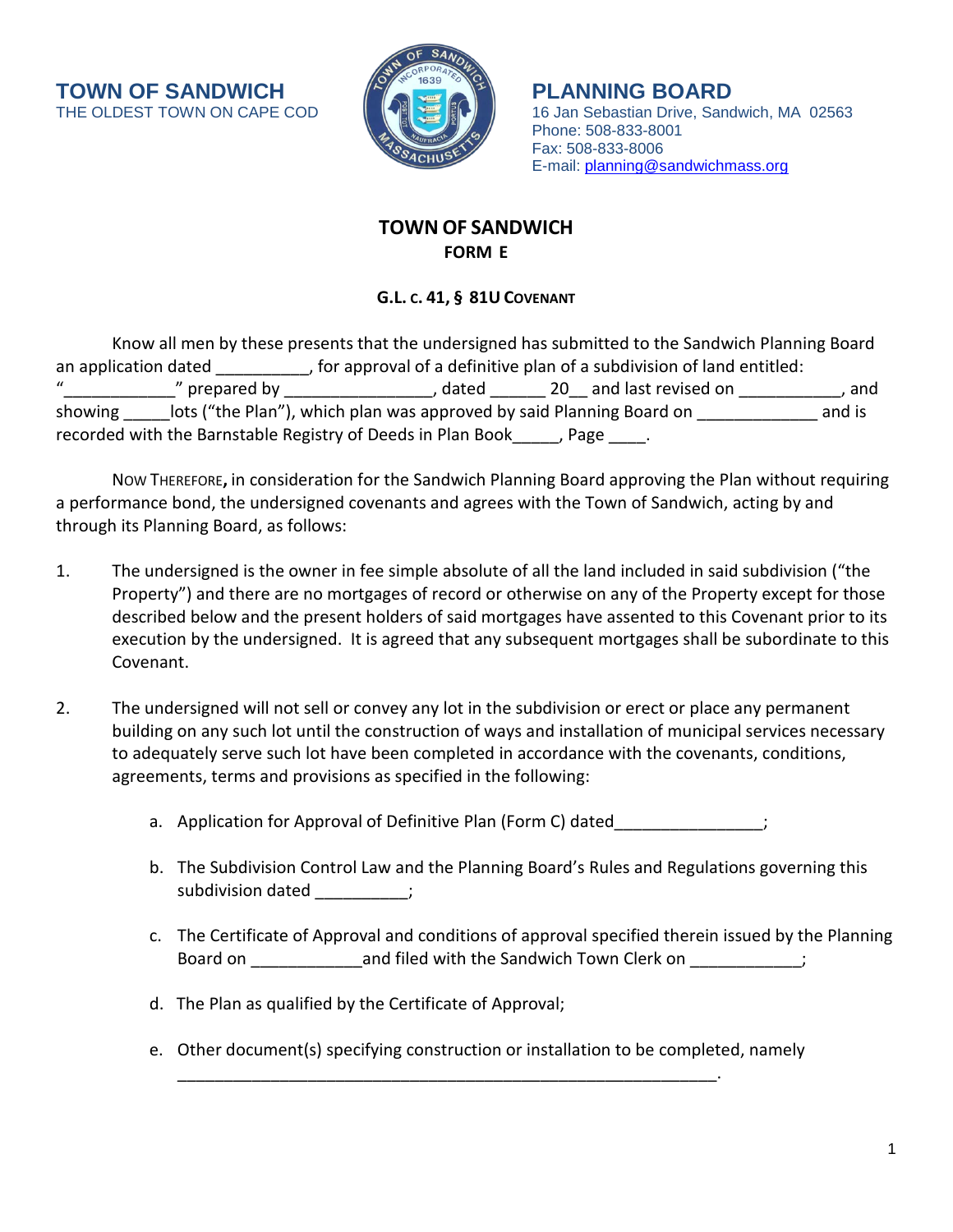- 3 This Covenant shall be binding upon the executors, administrators, devisees, heirs, successors and assigns of the undersigned, and shall constitute a covenant running with the land included in the subdivision and shall operate as restrictions upon said land.
- 4. The particular lots within the subdivision shall be released from the foregoing conditions only upon the recording of a certificate of performance executed by a majority of said Planning Board and enumerating the specific lots to be released.
- 5. Nothing herein shall be deemed to prohibit a conveyance by a single deed subject to this Covenant of either the entire parcel of land shown on the Plan or of all lots not previously released by the Planning Board.
- 6. The undersigned agrees to record this Covenant with the Barnstable Registry of Deeds forthwith. Reference to this Covenant shall be entered upon the definitive plan as approved prior to endorsement by the Planning Board.
- 7. Upon final completion of the construction of all ways and the installation of all municipal services as specified herein, on or before months from the date that the Plan is endorsed by the Planning Board, and as evidenced by a majority vote of the Planning Board, the Planning Board shall release this Covenant by an appropriate instrument, duly acknowledged. Failure to complete construction and installation within the time specified herein or such later date as may be specified by vote of the Planning Board with a written concurrence of the applicant shall result in automatic rescission of the approval of the Plan.
- 8. This covenant shall take effect upon the endorsement of approval of the Plan by the Planning Board.
- 9. A deed of any part of the subdivision in violation of the Covenant shall be voidable by the grantee prior to the release of the Covenant, but not later than three (3) years from the date of such deed, as provided in M.G.L. c.41, §81U.

For title to the Property see deed from example and the stated and the Property see deed from the said control of the said Registry in Book [1], Page [1].

The present holder of a mortgage upon the Property is \_\_\_\_\_\_\_\_\_\_\_\_\_\_\_\_\_\_\_\_\_\_\_\_\_\_\_ of \_\_\_\_\_(address)\_\_\_\_\_\_\_\_\_\_\_\_\_\_\_. The mortgage is dated\_\_\_\_\_\_\_\_\_\_, and recorded with said Registry in Book Fage Fig. The mortgagee agrees to hold the mortgage subject to the covenants set forth above and agrees that the covenants shall have the same status, force and effect as though executed and recorded before the taking of the mortgage and further agrees that the mortgage shall be subordinate to the above Covenant.

\_\_\_\_\_\_\_\_\_\_\_\_\_\_\_\_\_\_\_\_\_\_\_\_\_\_, spouse of the undersigned, hereby agrees that such interest as I, we, may have in the premises shall be subject to the provisions of this Covenant and insofar as necessary releases all rights of tenancy by curtesy or dower, or homestead and other interests therein.

[end of document text – signature page follows]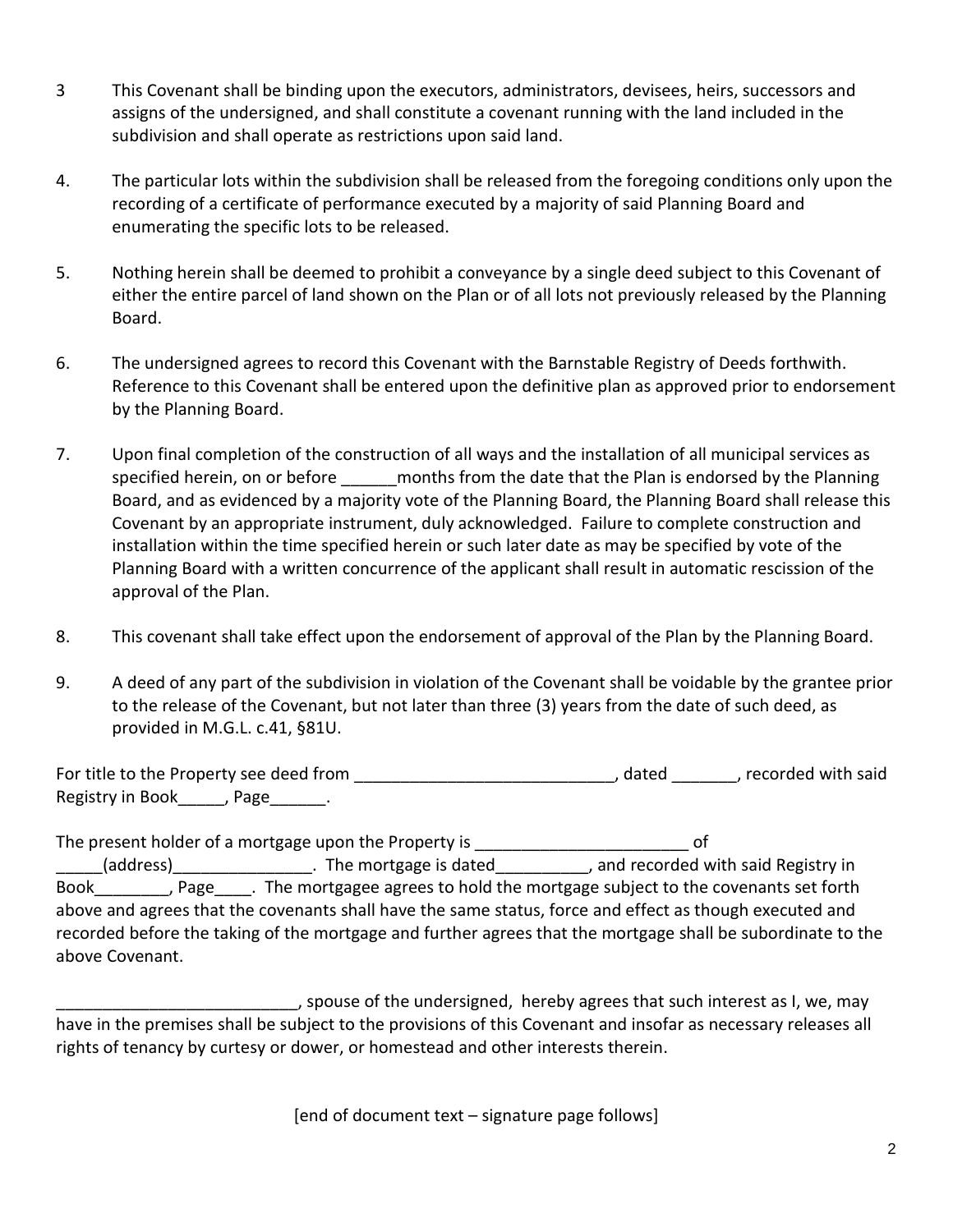\_\_\_\_\_\_\_\_\_\_ day of \_\_\_\_\_\_\_\_\_, 20\_\_\_\_.

\_\_\_\_\_\_\_\_\_\_\_\_\_\_\_\_\_\_\_\_\_\_\_\_\_\_\_\_

\_\_\_\_\_\_\_\_\_\_\_\_\_\_\_\_\_\_\_\_\_\_\_\_\_\_\_\_\_\_

**IN WITNESS WHEREOF,** \_\_\_\_\_\_\_\_\_\_\_\_\_\_\_\_\_\_\_\_\_\_\_\_\_\_, we have hereunto set our hands and seal this

 Owner(s)  $\frac{1}{\sqrt{2\pi}}$ 

Spouse of Owner

Mortgagee

COMMONWEALTH OF MASSACHUSETTS COUNTY OF BARNSTABLE

On this \_\_\_\_\_ day of \_\_\_\_\_\_\_\_\_\_, 20\_\_\_, before me, the undersigned Notary Public, personally appeared\_\_\_\_\_\_\_\_\_\_\_\_\_\_\_\_\_\_\_\_\_\_\_\_\_\_\_\_\_, proved to me through satisfactory evidence of identification, which is/was\_\_\_\_\_\_\_\_\_\_\_\_\_\_\_\_\_\_\_\_\_\_\_\_\_\_\_\_\_\_\_, to be the person whose name is signed on the preceding or attached document as record owner, and acknowledged to me that he/she signed it voluntarily for its stated purpose.

> Notary Public My Commission Expires

 $\overline{\phantom{a}}$  ,  $\overline{\phantom{a}}$  ,  $\overline{\phantom{a}}$  ,  $\overline{\phantom{a}}$  ,  $\overline{\phantom{a}}$  ,  $\overline{\phantom{a}}$  ,  $\overline{\phantom{a}}$  ,  $\overline{\phantom{a}}$  ,  $\overline{\phantom{a}}$  ,  $\overline{\phantom{a}}$  ,  $\overline{\phantom{a}}$  ,  $\overline{\phantom{a}}$  ,  $\overline{\phantom{a}}$  ,  $\overline{\phantom{a}}$  ,  $\overline{\phantom{a}}$  ,  $\overline{\phantom{a}}$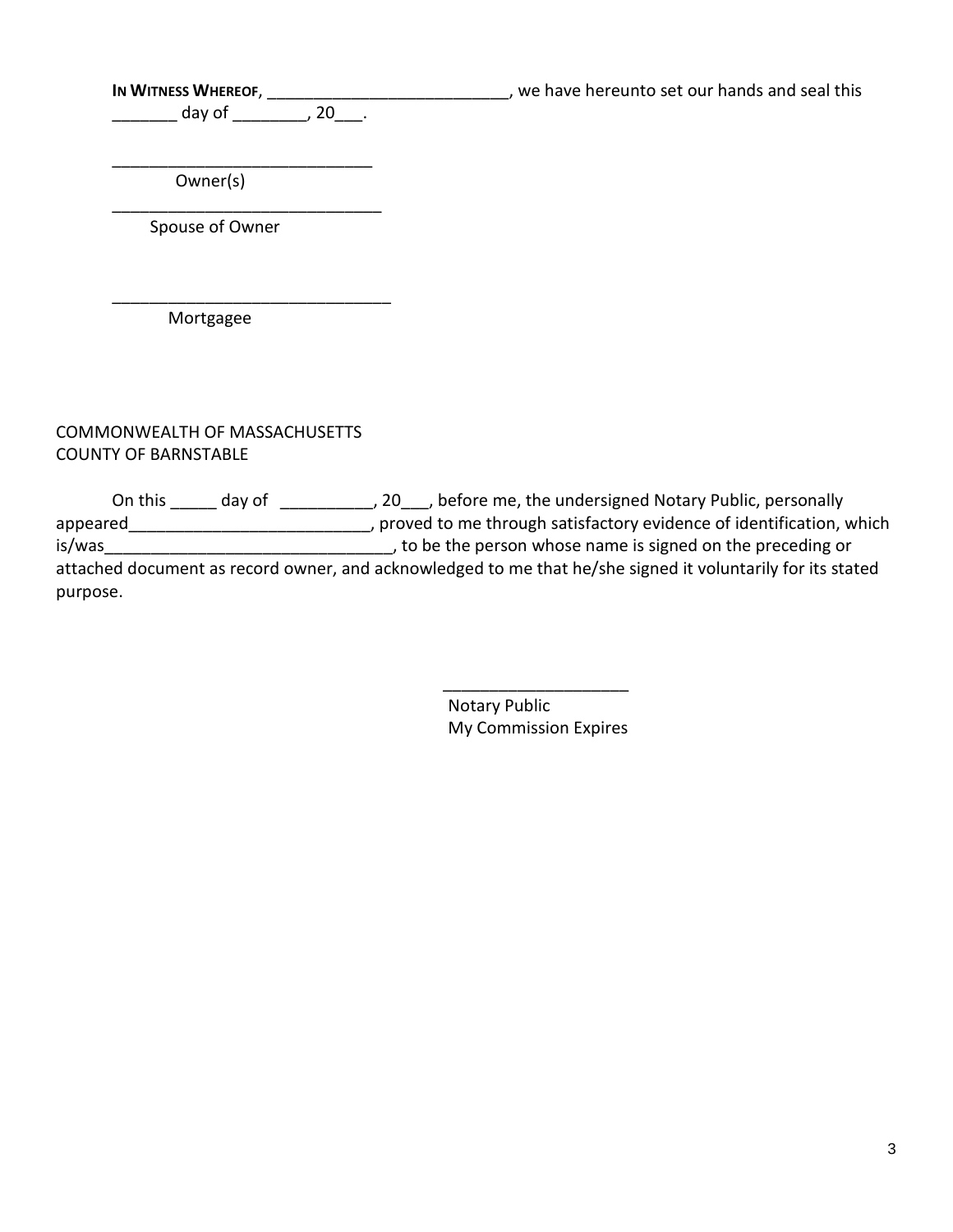

#### COMMONWEALTH OF MASSACHUSETTS COUNTY OF BARNSTABLE

l

On this \_\_\_\_\_\_day of \_\_\_\_\_\_\_, 201\_\_, before me, the undersigned Notary Public, personally appeared

| the above-named members of the Sandwich Planning                                                             |
|--------------------------------------------------------------------------------------------------------------|
| Board as aforesaid, and proved to me through satisfactory evidence of identification which was               |
| to be the persons whose names they signed on the foregoing instrument as                                     |
| members of the Planning Board, and further acknowledged to me that they signed it voluntarily for its stated |
| purpose as said members.                                                                                     |

Notary Public My Commission Expires

\_\_\_\_\_\_\_\_\_\_\_\_\_\_\_\_\_\_\_\_\_\_\_